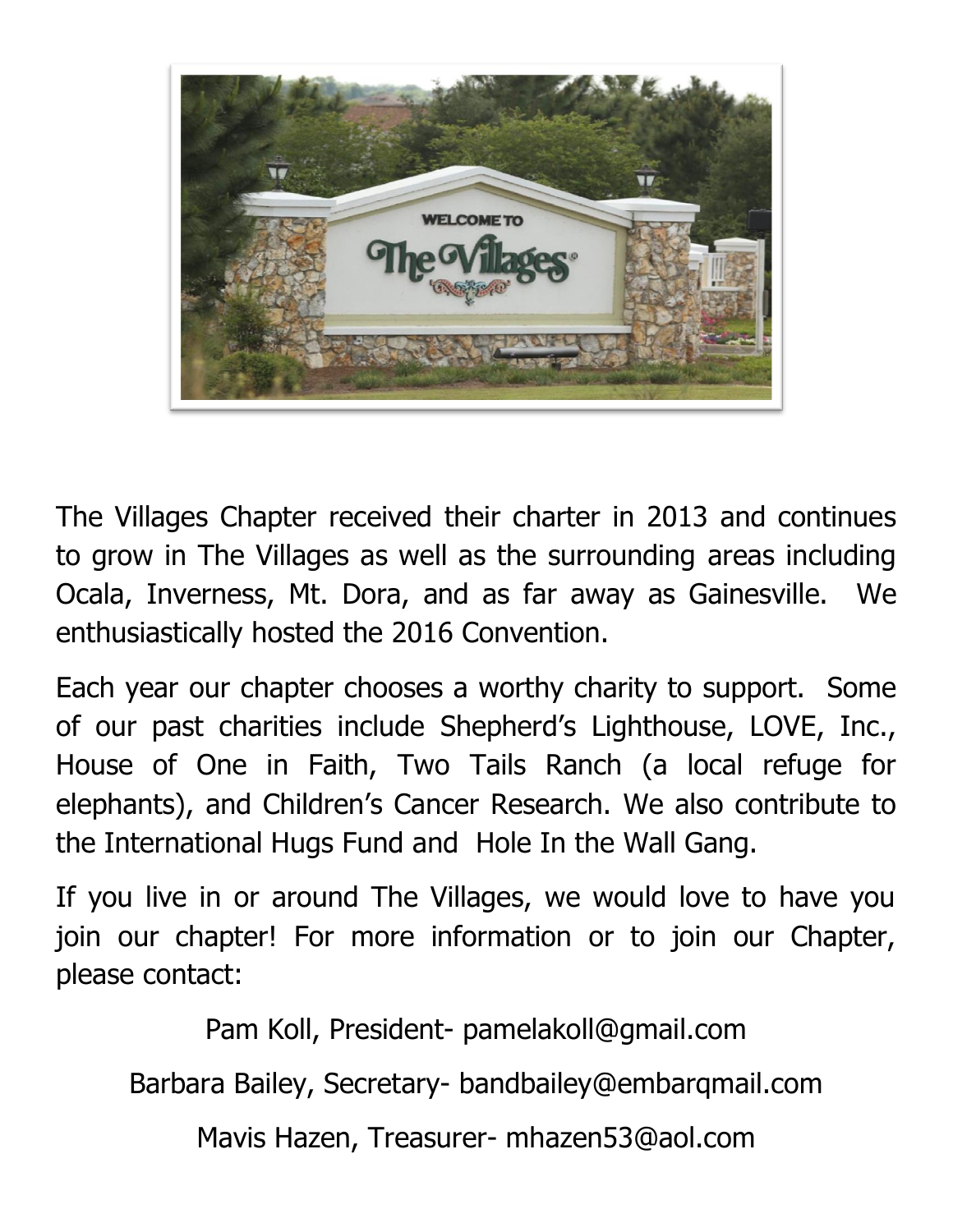

**L to R back row: Sandi Howard, Pam Koll, Mavis Hazen, Marcia Wolfe, Marty Lockwood, Ann Clark, Jan Belland, Barbara Bailey, Janice Gruber, Karen Neiman. L to R front row: Janice Martisius, Drue Veydt, Merrill Oberg**



**2022 Convention in Tampa, Florida.**

**Left to right: Mavis Hazen, Sandi Howard, Sharon Logan, Pam Koll, Janet Steiner, Marty Lockwood**